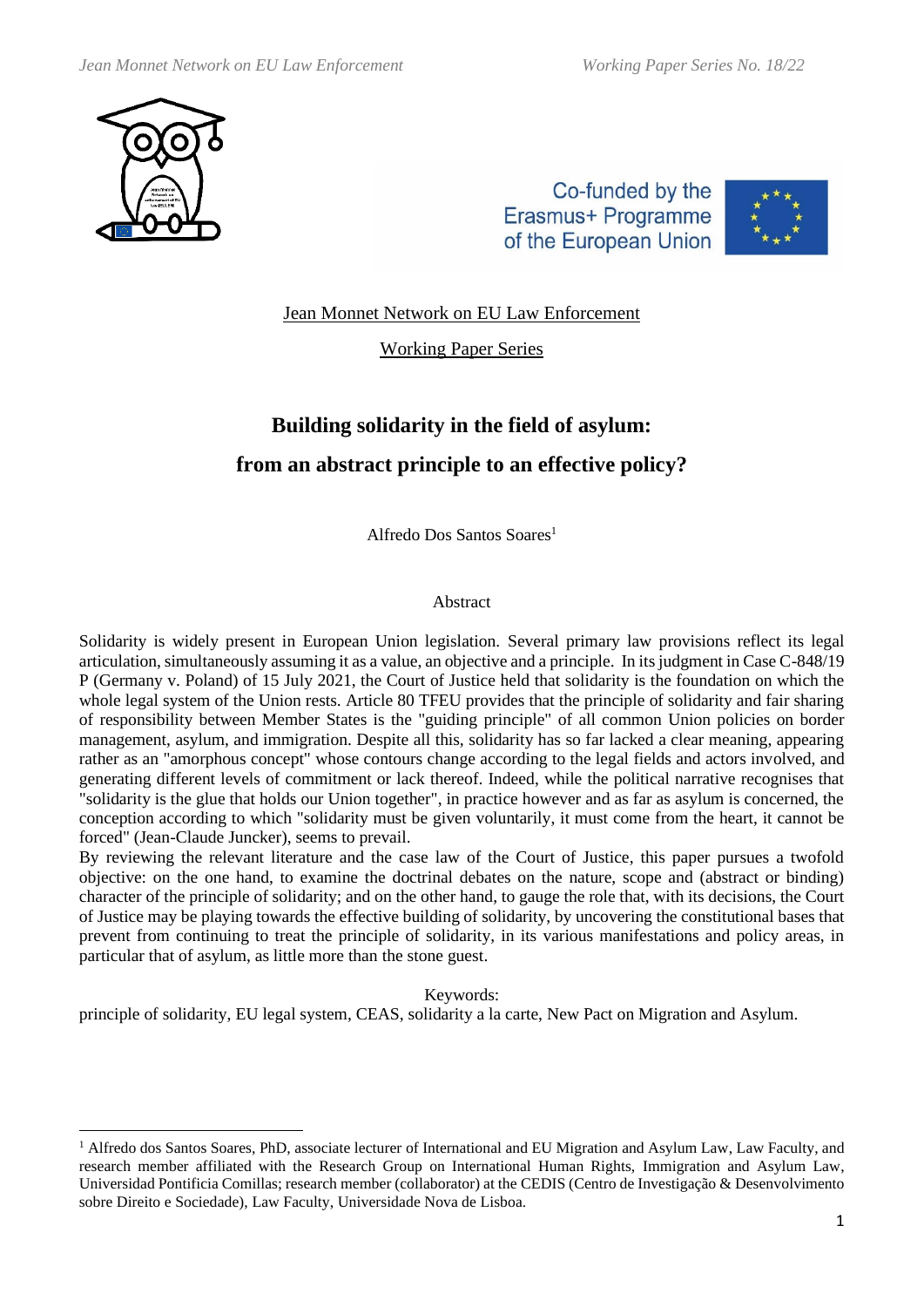#### **I. Introduction**

"Europe will not be made all at once, or according to a single plan. It will be built through concrete achievements which first create a de facto solidarity" (Robert Schuman)<sup>2</sup> .

More than any other global risk, the COVID-19 imposed crisis has highlighted and accelerated the urgent need to establish and implement a sort of "pandemocracy"<sup>3</sup>.

According to its creator, like all global risks and challenges that could be considered pandemocratic events, the coronavirus crisis makes us all equal, but at the same time reveals deep inequalities and generates others (especially socio-economic inequalities between societies) to the point of severely compromising fundamental rights, as well as testing or even undermining democracies, security and peace.

Forced displacement (internal or cross-border) is indeed and can be a manifestation of this. That is why normative and institutional mechanisms for refugee protection and assistance at national, regional and global levels should shift to forms of cooperative intelligence that pandemocracy and the protection of human rights require. This should find in solidarity its necessary expression and cardinal principle.

This text borrows and aligns itself with the definition of international solidarity in the following terms:

the union of interests or objectives among the countries of the world and social cohesion among them, based on mutual dependence among States and other international actors, in order to preserve order and the very survival of international society, as well as to achieve collective objectives requiring international cooperation and joint action<sup>4</sup>.

While it is widely affirmed and assumed as a structural principle and fundamental value of the international order and of the overall international refugee protection regime, solidarity is generally reduced to a mere political principle of a more or less abstract nature, the implementation of which depends solely on the discretion and voluntarism of states.

On this basis, using a review of the relevant literature and the case law of the Court of Justice of the European Union, this paper seeks, on the one hand, to examine the doctrinal debates on the nature, scope and character (abstract or binding) of the principle of solidarity. On the other hand, it seeks to gauge the role that the Court of Justice, through its decisions, may be playing in the effective construction of solidarity.

#### **II. Solidarity in the international refugee regime: a brief overviw**

#### 1. *A structural principle and fundamental value*

The term solidarity as such is not explicitly mentioned at all in the core instruments of international refugee law, the 1951 Convention relating to the Status of Refugees (Refugee Convention)<sup>5</sup> and the 1967 Protocol thereto<sup>6</sup>. This, however, does not mean that the concept of solidarity is absent from both the spirit and the letter of these legal instruments and the international refugee protection regime. Quite the contrary, it has been present since the very inception of this regime. Indeed, the Refugee Convention recognises in its preamble (recital 4) the international nature and scope of the refugee problem. It correlatively acknowledges that satisfactory solutions to this problem cannot be achieved unless States act in concert in a true spirit of international cooperation.

This understanding is in line with the notion of solidarity that is consubstantial with the United Nations (UN) itself. In fact, its Charter<sup>7</sup> establishes as one of the UN's overarching purposes the achievement of international cooperation in solving "international problems of an economic, social or humanitarian character"

<sup>&</sup>lt;sup>2</sup> Robert Schuman, Minister Foreign & Eur. Aff., Declaration of 9 May 1950 [https://www.robert-schuman.eu/en/declaration](https://www.robert-schuman.eu/en/declaration-of-9-may-1950)[of-9-may-1950](https://www.robert-schuman.eu/en/declaration-of-9-may-1950)

<sup>3</sup> Expression coined by Daniel Innerarity, *Pandemocracia: una filosofía de la crisis del coronavirus* (Madrid: Galaxia Gutemberg, 2020).

<sup>4</sup> Consejo de Derechos Humanos, 'Derechos humanos y solidaridad internacional. Nota de la Alta Comisionada de las Naciones Unidas para los Derechos Humanos' (22 Jul 2009) UN Doc A/HRC/12/27, para 3.

<sup>5</sup> Convention Relating to the Status of Refugees (adopted 28 July 1951, entered into force 22 April 1954) 189 UNTS 137 (Refugee Convention).

 $\frac{6}{6}$  Protocol Relating to the Status of Refugees (adopted 31 January 1967, entered into force 4 October 1967) 606 UNTS 267 (Refugee Protocol).

<sup>&</sup>lt;sup>7</sup> Charter of the United Nations (adopted 26 June, entered into forcé 24 October 1945) 1 UNTS XVI (the UN Charter).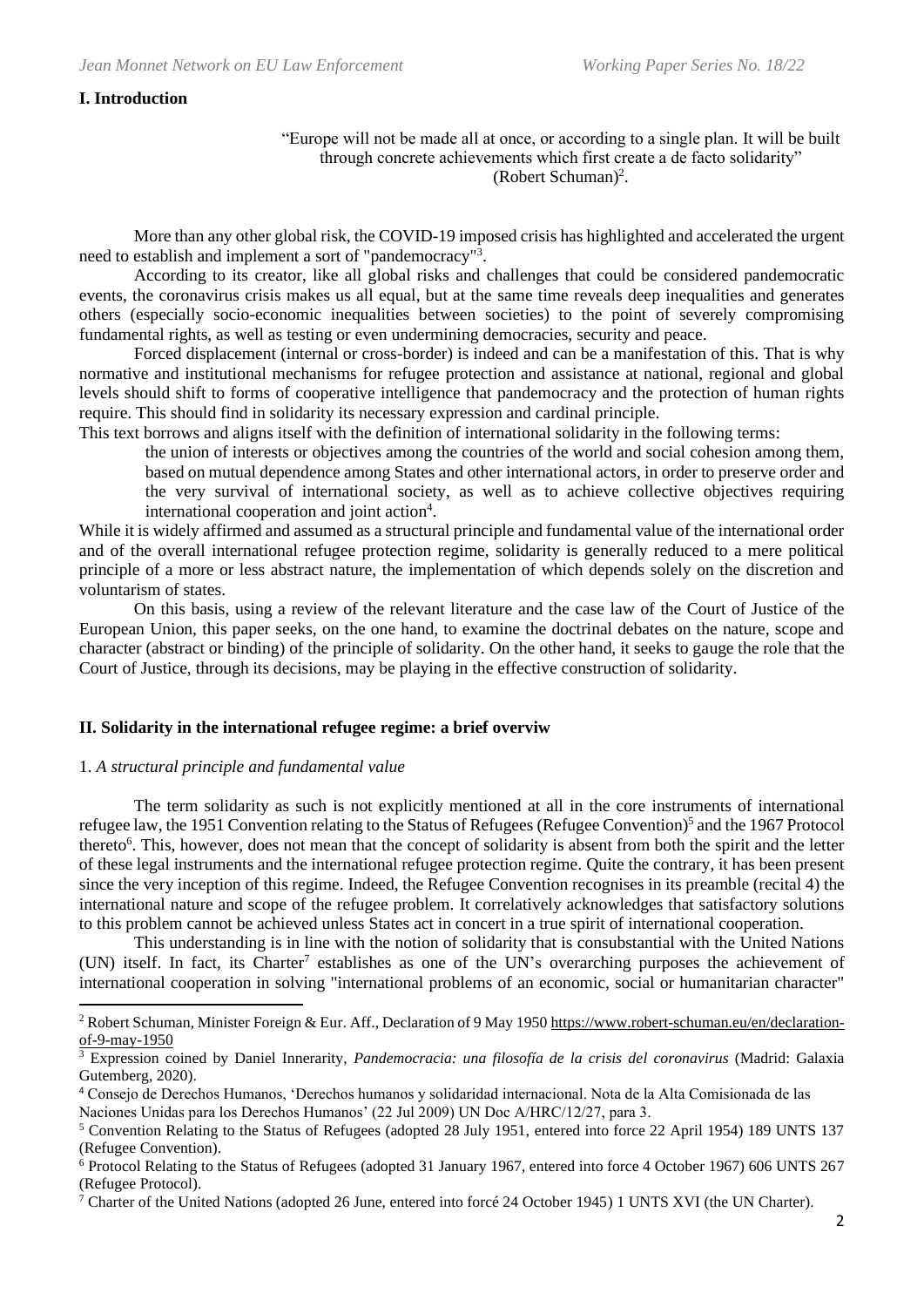(Article 1.3). And, accordingly, it provides for the obligation of member States to "take joint and separate action in cooperation" with the UN (Article 56).

In that sense, solidarity has aptly been regarded as a structural principle of international law<sup>8</sup>, along with the principles of human dignity, subsidiarity, equality, sovereignty, proportionality, and democracy and the rule of law<sup>9</sup>. Meanwhile, all indications are that, despite its strong moral implications as a value-driven principle, in most of the branches of international law solidarity remains a mere aspiration. Yet, in certain areas, it is deemed to have gained significant levels of implementation<sup>10</sup>. This could be the case in the area of international refugee protection.

That said, in an international society marked by inequalities between States, whose disparity of individual interests often overrides the common good and the collective interest, it is not easy to determine the significance and dimensions (self-centred or altruistic) of solidarity that is predicated of the overall international legal order. This difficulty is not dispelled even by the description of solidarity as a fundamental value essential to international relations, contained in the UN Millennium Declaration in the following terms: "Global challenges must be managed in a way that distributes the costs and burdens fairly in accordance with basic principles of equity and social justice. Those who suffer or who benefit least deserve help from those who benefit most"<sup>11</sup>.

What, at least from a theoretical perspective, is not so difficult to glimpse in this complex, multidimensional and diffuse solidarity concept is its dual addressee: the States and the populations. This is understandable given the fact that "sacrosanct" national sovereignty is eroded by international recognition and protection of human rights, and both stand as constitutional principles of the contemporary international order<sup>12</sup>.

On this basis lies the essence of the international paradigm of solidarity, which, in the field of international refugee protection, comprises two levels of manifestation: prescriptive and operational. The first expresses the duty of solidarity with and on behalf of refugees, whereby states must act cooperatively to find appropriate solutions for their protection and assistance. The second, in turn, obliges states to cooperate with each other through effective responsibility-sharing mechanisms to assist communities hosting refugees<sup>13</sup>. This twopronged approach to solidarity is usually expressed in terms of responsibility-sharing and burden-sharing, understood as being the two constitutive elements of solidarity.

The prevailing interpretation has been that both terms require two main types of action. On the one hand, providing financial assistance to countries of asylum, to help them care for and maintain refugees. And, on the other hand, the distribution of refugees between states. Whenever it has been possible to implement them, both actions have basically taken the form of two mechanisms: the provision of financial contributions to United Nations High Commissioner for Refugees (UNHCR) to support its mission in countries hosting large refugee flows - usually developing countries which, in 2021 for example, hosted 86% of the world's refugees<sup>14</sup>; and international resettlement.

Convinced of the value of international solidarity as the key to the protection of refugees and the resolution of their problems, the UNHCR<sup>15</sup> highlights several regional and ad hoc good practice examples, which

<sup>8</sup> Rüdiger Wolfrum and Chie Kojima (eds.), *Solidarity: A Structural Principle of International Law* (Heidelberg: Springer, 2010).

<sup>9</sup> Dinah Shelton (ed.), *The Oxford Handbook of International Human Rights Law* (Oxford: Oxford University Press, 2013), 345-498.

<sup>&</sup>lt;sup>10</sup> Holger P. Hestermeyer, 'Reality or Aspiration? – Solidarity in International Environmental and World Trade Law' in Holger P. Hestermeyer et al (eds), *Coexistence, Cooperation and Solidarity: Liber Amicorum Rüdiger Wolfrum*, Vol. 1, 45- 63 (Martinus Nijhoff 2012).

<sup>&</sup>lt;sup>11</sup> United Nations Millennium Declaration, UNGA Res 55/2 (18 September 2000) UN Doc A/RES/55/2, par. 6.

<sup>12</sup> José Antonio Carrillo Salcedo, *Soberanía de los Estados y derechos humanos en Derecho internacional contemporáneo* (Madrid: Tecnos, 1995), 21.

<sup>&</sup>lt;sup>13</sup> Salvatore F Nicolosi and Solomon Momoh, 'International Solidarity and the Global Compact on Refugees: What Role for the African Union and the European Union?' (2022) 66(1) JAL 23, 28

<sup>&</sup>lt;sup>14</sup> United Nations High Commissioner for Refugees (UNHCR), 'Global Trends: Forced Displacement in 2020' (18 June 2021). [<https://www.unrefugees.org.uk/wp-content/uploads/Global-Trends-2020.pdf>](https://www.unrefugees.org.uk/wp-content/uploads/Global-Trends-2020.pdf) accessed 17 May 2022.

<sup>&</sup>lt;sup>15</sup> UNGA, International solidarity and burden-sharing in all its aspects: national, regional and international responsibilities for refugees (7 September 1998) UN Doc A/AC.96/904.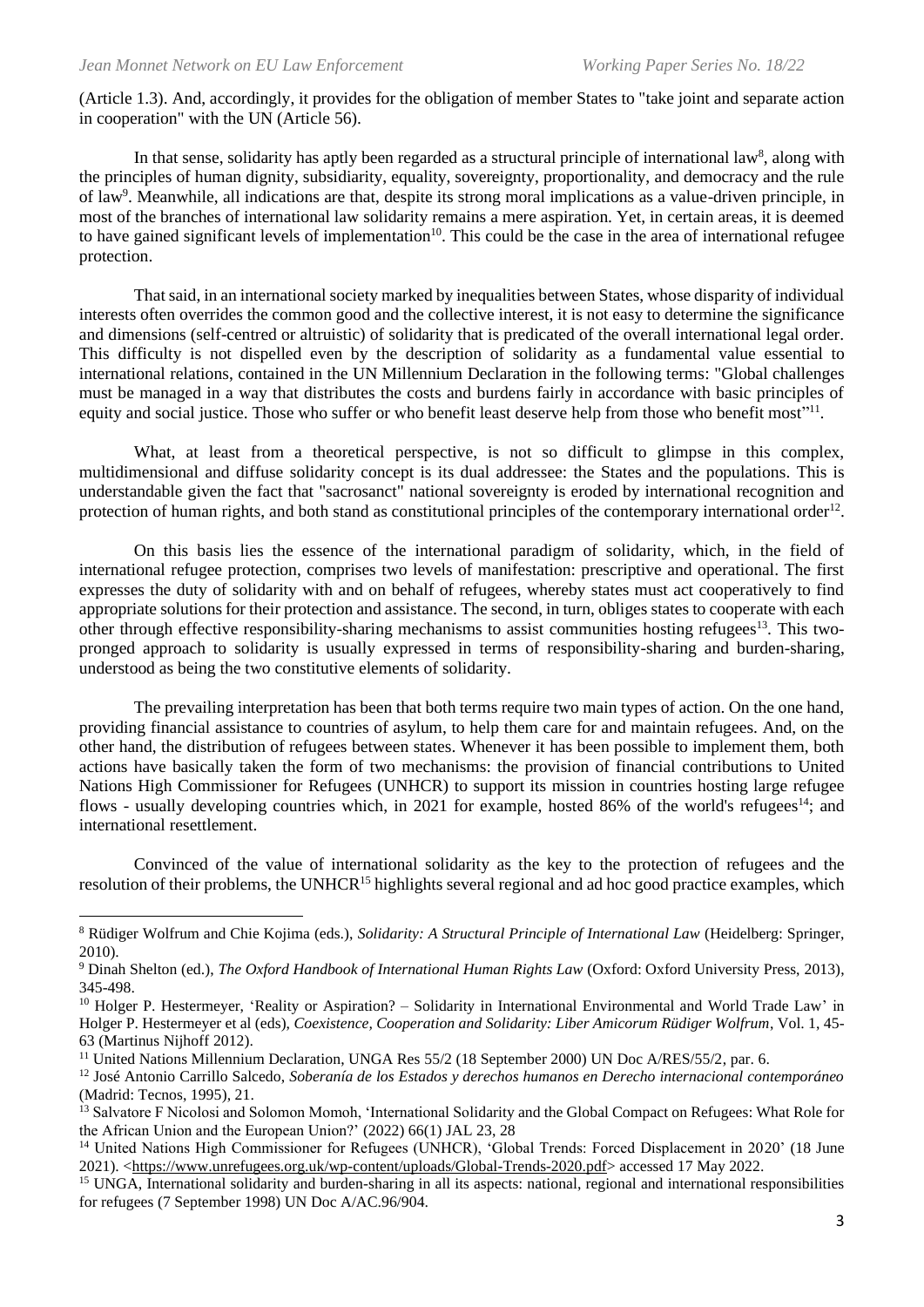demonstrate the existence, within the international community, of a general commitment to international solidarity expressed through the above indicated dual mechanism. It also calls for the need not only to learn from such examples of good and successful experiences, but also to give international solidarity a comprehensive approach. As such, this approach should address the causes and consequences of refugee movements, as well as take into account "the economic, environmental, social, political and security implications that refugee and returnee populations have on host countries and countries of origin". The UNHCR therefore considers that international solidarity programmes aimed at assisting and protecting refugee and returnee populations should be linked to political processes, development and environmental programmes and peacekeeping and peacebuilding activities, including reconciliation, rehabilitation, reconstruction and reintegration projects<sup>16</sup>.

# 2. *Solidarity crisis and the response of the Global Compact on Refugees*

The above gives rise to recognition of the significant efforts in both prescriptive and operational solidarity building that, in relation to refugee protection, have so far taken place especially in the regional contexts of the African Union and the European Union. Thus, while in the African region solidarity has been elaborated and assumed as an institutionalised representation of African humanism, emphasising fraternity, reciprocity and compassion<sup>17</sup>, at the EU level solidarity is assumed to be the 'soul' of the regional project<sup>18</sup> and, intimately linked to 'fair sharing of responsibility', has been established as a guiding principle governing common policies on asylum, immigration and border controls.

In the meantime, such efforts do not appear to have yielded effective and transformative results for refugees and States hosting them in large numbers. On the contrary, although the global number of refugees and asylum seekers has been rising steadily, reaching 26.4 million and 4.1 million respectively by the end of 2020<sup>19</sup>, it would not be accurate to speak of a refugee crisis. Rather, what we are witnessing is an installed crisis of international solidarity on both a regional and global scale.

The so-called "sanctuary cities" and other significant initiatives promoted by civil society in a number of places around the world, particularly in Europe and the Americas, give rise to the hope that "the future of that international solidarity for refugee protection will be coauthored by various actors, not simply constituted through state action"<sup>20</sup>. Nevertheless, it seems evident that solidarity based on the states' action and collective responsibility to protect refugees is experiencing a real crisis, which ultimately results in the effective lack of protection for the vast majority of asylum-seekers and refugees and the helplessness of the States and communities hosting them. In fact, long-term refugee camps have become "normalised" and are no longer uncommon. In the meantime, states continue to design increasingly restrictive border closure and migration control policies - including the externalisation of asylum management - with the aim of containing and limiting as much as possible the access of asylum seekers to their territories or, at least, to asylum procedures<sup>21</sup>. In light of this, Aleinikoff and Zamore<sup>22</sup> argue that the international refugee regime, designed after the Second World War to provide protection and assistance to people displaced by conflict and violence, is fundamentally broken and in need of urgent reform, placing refugee rights and responsibility sharing for their protection at the heart of this regime.

All that said, it would not be unwise to consider that the acknowledgement of the aforementioned solidarity crisis and the political will to overcome it was at the origin of the Global Compact on Refugees, which was affirmed by all UN Member States in December 2018<sup>23</sup>. Indeed, in its background (paragraphs 1-4), after acknoledging that predicament of refugees is a common concern of humankind, this document states that it is

<sup>16</sup> Ibid par. 28.

 $17$  Nicolosi and Momoh (n 13) 33-34.

<sup>&</sup>lt;sup>18</sup> European Commission, '2021 State of the Union Address by President von der Leyen – Strengthening the soul of our Union' (15 September 2021). [<https://ec.europa.eu/commission/presscorner/detail/ov/SPEECH\\_21\\_4701>](https://ec.europa.eu/commission/presscorner/detail/ov/SPEECH_21_4701) accessed 21 May 2022.

 $19$  UNHCR (n 14) 2.

<sup>20</sup> Obiora Chinedu Okafor, 'Cascading toward "De-Solidarity"? The Unfolding of Global Refugee Protection' (2019) TWAILR 2, 4-5.

<sup>21</sup> Agnès Hurwitz, *The Collective Responsibility of States to Protect Refugees* (Oxford University Press 2009).

<sup>22</sup> T. Alexander Aleinikoff and Leah Zamore, *The Arc of Protection: Reforming the International Refugee Regime* (Stanford University Press 2019).

<sup>&</sup>lt;sup>23</sup> UN, Global Compact on Refugees (UN 2018). [<https://www.unhcr.org/5c658aed4.pdf>](https://www.unhcr.org/5c658aed4.pdf) accessed 20 May 2022.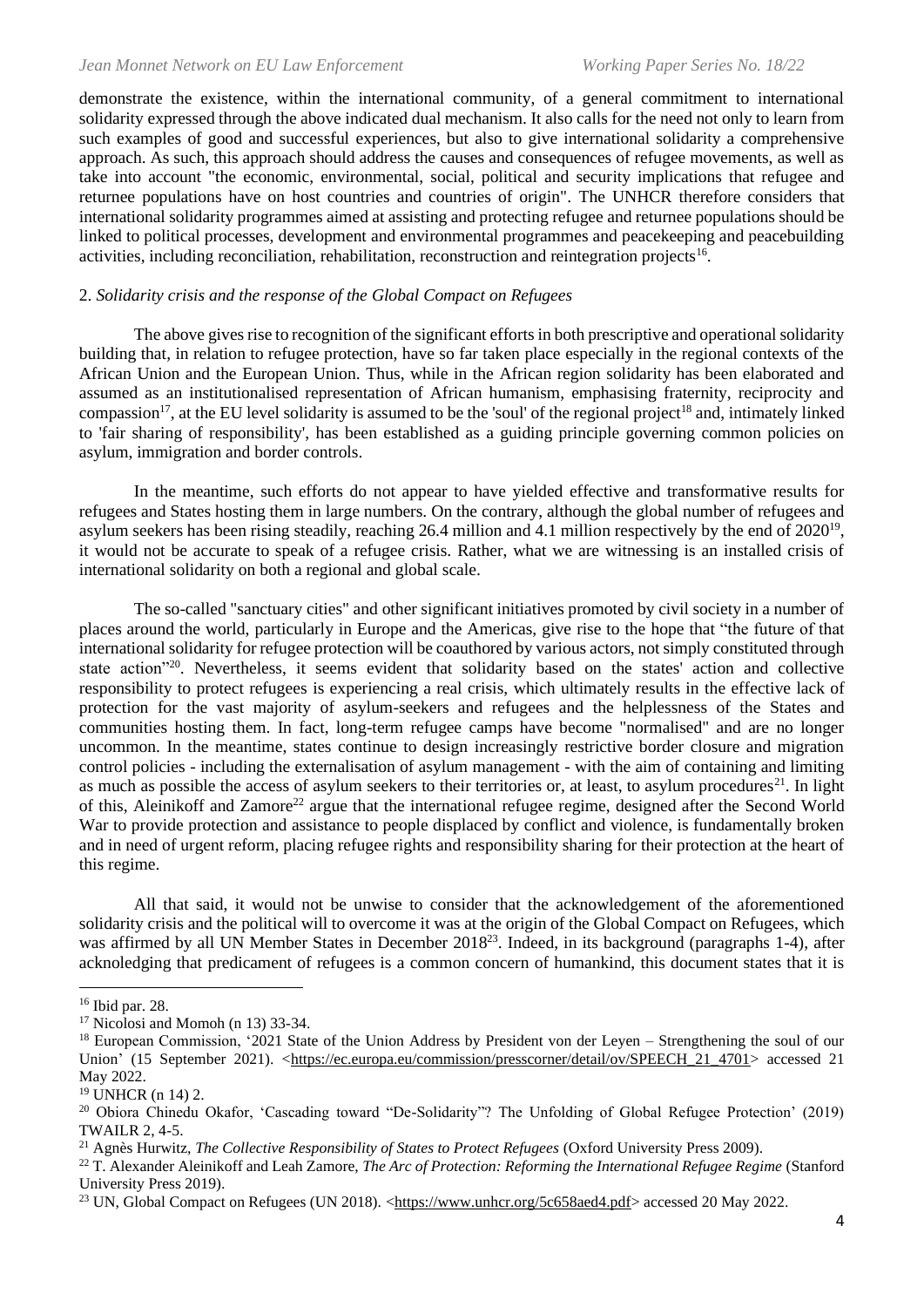#### *Jean Monnet Network on EU Law Enforcement* Working Paper Series No. 18/22

fundamental to translate the aforementioned principle of solidarity into concrete and practical measures. It also notes that "there is an urgent need for more equitable sharing of the burden and responsibility for hosting and supporting the world's refugees", because "refugees and host communities must not be left behind". Then it notes that, while not legally binding, this Compact "represents the political will and ambition of the international community as a whole for strengthened cooperation and solidarity with refugees and affected host countries".

Founded on the fundamental principles of humanity and international solidarity, the Compact " seeks to operationalize the principles of burden- and responsibility-sharing to better protect and assist refugees and support host countries and communities" (paragraph 5). Morover, it pursues the following four interrelated and interdependent objectives: "(i) alleviating pressures on host countries; (ii) promoting refugee self-reliance; (iii) expanding access to solutions involving third countries; and (iv) fostering conditions in countries of origin conducive to return in safety and dignity" (paragraph 7). These goals are expected to be achieved through the mobilization of political will, a broadened base of support, and arrangements that facilitate more equitable, sustained and predictable contributions among States and other relevant stakeholders.

Disigned in the New York Declaration for Refugees and Migrants<sup>24</sup> and integrated into paragraph 10 of the Global Compact on Refugees, the Comprehensive Refugee Response Framework is heralded as "a milestone for global solidarity and refugee protection"<sup>25</sup> today. As a multi-stakeholder and whole-of-society approach, it seeks to articulate a major transformation in traditional models of refugee hosting, through the early inclusion of refugees in host communities, enabling them to achieve economic self-relience and to contribute to the local economy and development.

Despite its apparent innovative and transformative character, one should not lose sight of the fact that both the Global Compact on Refugees and its Comprehensive Refugee Response Framework largely evolved from and were influenced by policies adopted to address the so-called "refugee crisis" occurred in Europe in 2015 and 2016. In this regard, Crawford and O'Callaghan argue that, while such policies envisage the return of refugees to their countries of origin and resettlement in third countries, the central motivation (and condition) that was and is behind the solidarity they advocate lies in the local and sustained integration of refugees in host countries, within their regions of origin and away from destination countries in the Global North<sup>26</sup>.

Following this reasoning, we would therefore be witnessing a far-reaching political arrangemen on burden- and responsibility-sharing for international protection which, however, takes no account whatsoever neither the human rights of refugees, nor of the interests of the poor countries and communities hosting the vast majority of them. In this regard, James Hathaway<sup>27</sup> peremptorily considers the Global Compact on Refugees and its Comprehensive Refugee Response Framework to be a pitifully "tepid" response to a reality that demands clear decisive action. It is also a "thin" approach to international protection reform, at a time when it is clear that both refugees and the poor countries that receive most of them deserve and need a robust approach. Hathaway argues that, "rather than proposing, for example, a binding optional protocol to remedy the operational deficiencies of the Refugee Convention, the refugee agency has instead drafted a highly partial Compact, applying to undefined 'large' movements of refugees". And he concludes by stating:

I think we need to call out this 'Compact' for what it really is  $-$  a 'cop-out'. We should be clear that we do not need a Compact 'on' refugees, in which refugees are simply the object, not the subject, of the agreement. It is high time for a reform that puts refugees – all refugees, wherever located – first, and which recognizes that keeping a multilateral commitment to refugee rights alive requires not caution, but rather courage.<sup>28</sup>

At this point, it is compelling to note that, even after the Global Compact on Refugees has been "adopted", the disjuncture that, as Alexander Betts points out<sup>29</sup>, has existed since the creation of the modern refugee system

<sup>&</sup>lt;sup>24</sup> New York Declaration for Refugees and Migrants, (19 September 2016) UN Doc  $A/RES/71/1$ .

<sup>&</sup>lt;sup>25</sup> UNHCR, Bringing the New York Declaration to Life. Applying the Comprehensive Refugee Response Framework (CRRF) (UNHCR Jan 2018). < [https://www.unhcr.org/593e5ce27.pdf>](https://www.unhcr.org/593e5ce27.pdf) accessed 20 May 2022.

<sup>&</sup>lt;sup>26</sup> Nicholas Crawford and Sorcha O'Callaghan, The Comprehensive Refugee Response Framework Responsibility-sharing and self-reliance in East Africa (ODI 2019) 1.

<sup>&</sup>lt;sup>27</sup> James C Hathaway, 'The Global Cop-Out on Refugees' (2018) 30(4) IJRL 591, 594.

<sup>28</sup> Ibid 604.

<sup>&</sup>lt;sup>29</sup> Alexander Betts, 'The Global Compact on Refugees: Towards a theory of change?' (2018) 30 IJRL 623, 623.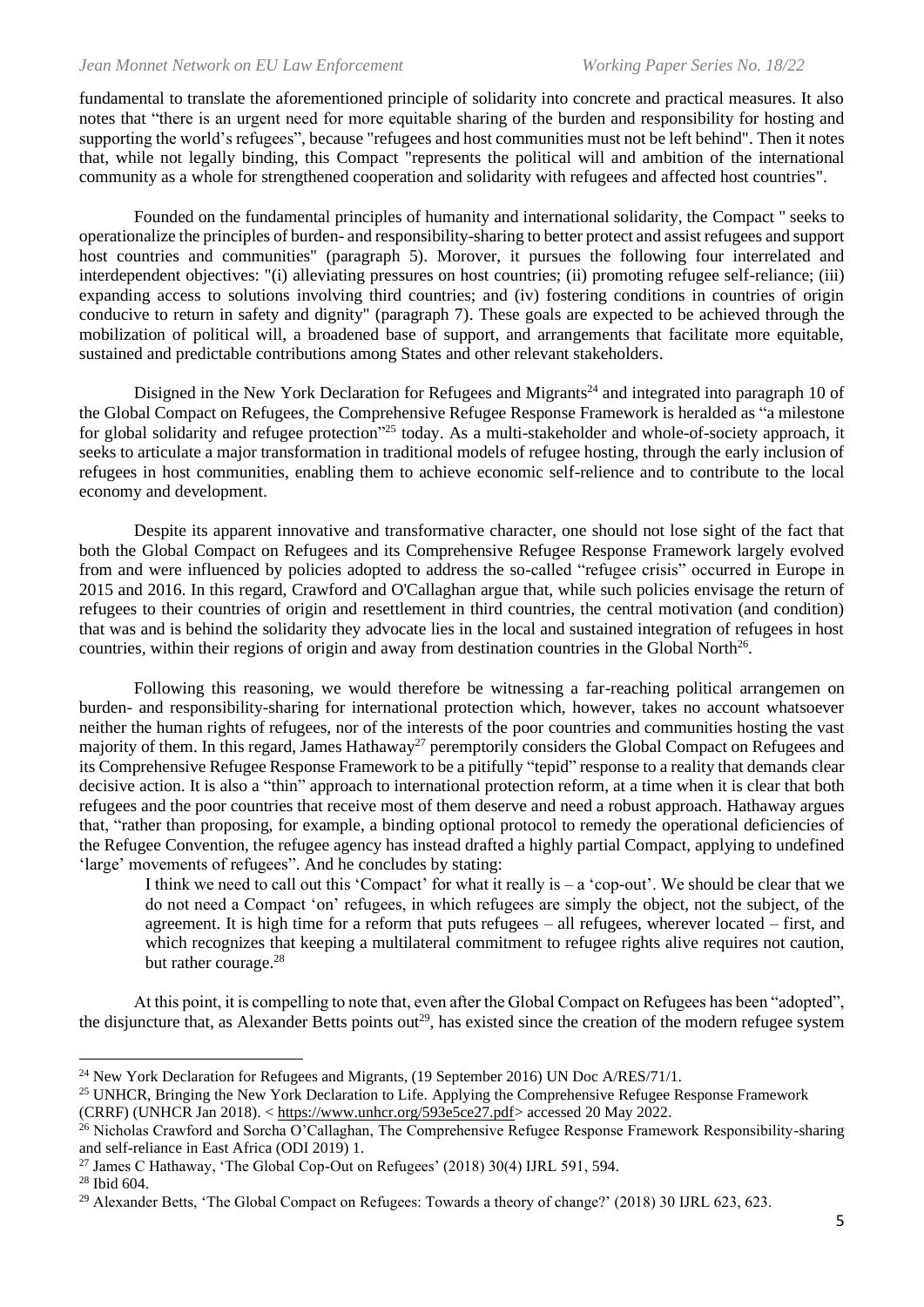"between a strongly institutionalised norm of 'asylum' and a weakly institutionalised norm of 'responsibilitysharing'", still persists, and may even have been reinforced. As Betts notes,

While States' obligations towards refugees who are within their territory or jurisdiction are relatively clearly defined, States' obligations to support refugees who are on the territory of another State are much weaker. Consequently, while law has shaped asylum, politics has defined responsibility sharing. This has long led to a major power asymmetry within the refugee system in which geography and proximity to crisis de facto define State responsibility. Distant donor countries' commitments to provide money or resettlement have been viewed as largely discretionary.<sup>30</sup>

Building on the above, it is pertinent to emphasise that international solidarity is a structural principle of the contemporary international legal order and, in particular, of the refugee regime. As such, "this principle is the cornerstone of our responsibility to protect people and uphold their rights", in particular refugees. It is also "an essential component of justice, fairness, equity and equality" and should also be considered "a cornerstone of the construction of international relations in the 21st century"<sup>31</sup>. Nonetheless, it seems clear that in refugee protection general regime, solidarity has not yet passed the test of being transformed from a mere principle into effective burden- and responsibility-sharing policies. Contingent upon individual States discretion and voluntarism, the operationalisation of the solidarity principle at global level remains an unresolved task. But what is happening in this regard at the EU regional level?

# **III. Solidarity in the field of EU asylum law and policy**

# 1. *A general principle, cardinal value and foundation*

Similar to what was stated above in relation to the international legal order and the general international refugee regime, solidarity is also widely established and accepted as a value-laden general principle in the EU legal system. A number of its primary law provisions do reflect solidarity legal articulation as a value, an objective and a principle.

In this regard, it should be noted that, after expressing in its preamble (paragraph 6) the States Parties' desire "to deepen the solidarity between their peoples while respecting their history, their culture and their traditions", the Treaty on European Union (TUE) acknoledges that along with pluralism, non-discrimination, tolerance, justice, and equality between men and women prevail, solidarity is one of the characteristics of a society that shares values common to the Member States of the UE. In turn, Article 3 (paragraph 3) provides that the EU "shall promote economic, social and territorial cohesion, and solidarity among Member States".

Solidarity is enshrined in Article 21(1) TEU as one of the guiding principles of the EU's external action. And, in relation to the construction of the common foreign and security policy, Article 24 TEU (paragraphs 2 and 3) proclaims the need for "mutual political solidarity" among Member States.

Furthermore, the Treaty on the Functioning of the EU (TFEU), in Article 67(2), links common asylum, immigration and external border control policies to solidarity between Member States. What is more, Article 80 TFEU provides that these policies and their implementation "shall be governed by the principle of solidarity and fair sharing of responsibility, including financial responsibility, between the Member States", the implementation of which shall require the adoption of appropriate measures where necessary.

Article 122 TFEU states that EU decisions in the economic policy area - " n particular if severe difficulties arise in the supply of certain products, notably in the area of energy" - shall be taken "in a spirit of solidarity between Member States". In the same vein, Article 194 TFEU sets out the so-called "principle of energy solidarity", which must govern the establishment and functioning of the common energy market.

In addition, by stating that " the Union and its Member States shall act jointly in a spirit of solidarity if a Member State is the object of a terrorist attack or the victim of a natural or man-made disaster", Article 222 TFEU stipulates the so-called "solidarity clause", which the EU must activate in contexts of crises deriving from terrorist attacks or natural or man-made disasters.

Among the primary law provisions founded on solidarity, mention should also be made of the EU Charter of Fundamental Rights, whose Title IV (Articles 27-38) brings together a number of rights - rights concerned with employment, industrial relations and social and environmental protection - under the heading of solidarity.

In view of the above, solidarity is considered "a regular feature of EU law", which "plays different roles in different fields, ranging from constitutional-institutional to more substantive functions". Accordingly, it is also

<sup>30</sup> Ibid 623.

<sup>31</sup> Consejo de Derechos Humanos (n 3) paras 15-19.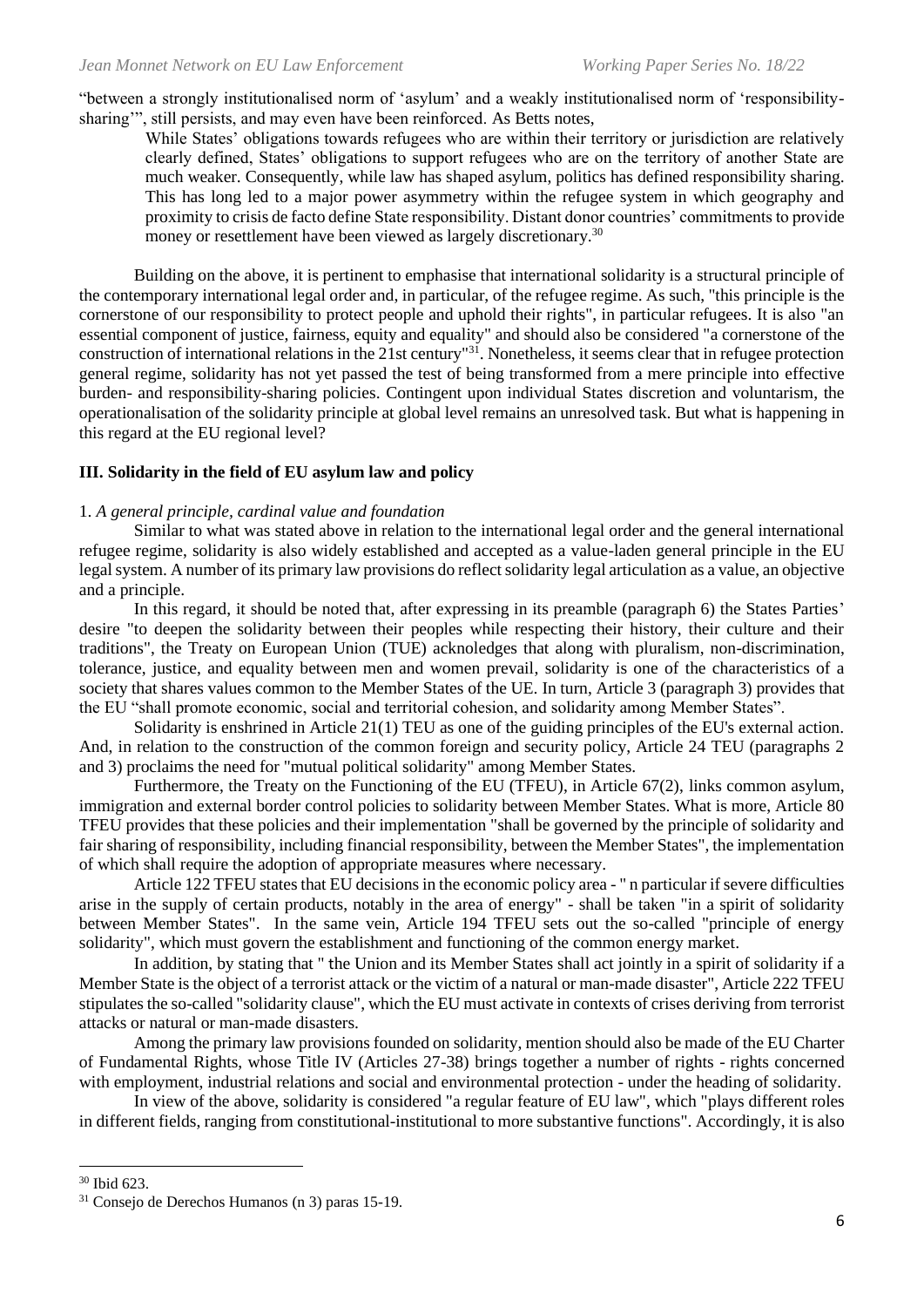seen as "a proactive means" to give effect to the Treaties' goals, thus reinforcing economic and social cohesion in the  $EU^{32}$ .

In reality, it would not be unreasonable to say that there is a broad consensus in both academic, political and judicial spheres around the recognition of solidarity as a founding principle of the EU project and the law thereof. "Solidarity is the glue that holds our Union together," Jean-Claude Juncker once remarked<sup>33</sup>. In turn, the Court of Justice of the EU (CJEU), in its judgment in Case C-848/19 P (Germany v. Poland), held that the principle of solidarity is the foundation on which the entire legal system of the Union rests. And as such "it is closely linked to the principle of sincere cooperation, laid down in Article 4(3) TEU, pursuant to which the EU and the Member States are, in full mutual respect, to assist each other in carrying out tasks which flow from the Treaties"<sup>34</sup>. Elaborating on this same sense of the recognition of solidarity as a cardinal value of the EU, Advocate General Bot considered that, for this very reason, "the requirement of solidarity remains at the heart of the process of integration pursued by the Treaty of Lisbon"<sup>35</sup>. Advocate General Sharpston, in turn, asserted that "solidarity is the lifeblood of the European project". And in an attempt to dismantle the misinterpretation of solidarity as a one-way street, stated:

Through their participation in that project and their citizenship of European Union, Member States and their nationals have obligations as well as benefits, duties as well as rights. Sharing in the European 'demos'is not a matter of looking through the Treaties and the secondary legislation to see what one can claim. It also requires one to shoulder collective responsibilities and (yes) burdens to further the common good.<sup>36</sup>

Notwithstanding the aforementioned consensus in the political and judicial spheres, it should be noted, as Advocate General Campos Sánchez-Bordona does, that there is persistent dissent in the academic debate "between those who refuse to recognise solidarity as having the status of a legal principle (or, at least, as a general principle of law) and those who advocate its status as a constitutional or structural principle, or a general principle of law, closely linked to loyal cooperation, the features of which have been more clearly defined"37.

The key to such debate is whether or not the solidarity underlying various provisions of primary law and expressed both in terms of the "spirit of solidarity" and the "principle of solidarity", is to be understood as a purely political concept and therefore not a legal criterion from which rights and obligations for the Union and its Member States can be directly derived.

# 2. *Solidarity, from an abstract principle to an effective policy on asylum?*

In his famous Declaration, delivered on 9 May 1950, Robert Schuman stated that "Europe will not be made all at once, or according to a single plan. It will be built through concrete achievements which first create a de facto solidarity"<sup>38</sup>. It is certainly a founding declaration charged with programmatic strength, from which effective developments in both legislative and political spheres are to be expected. Nonetheless, this declaration has not been enough to avoid a kind of interpretative drift of solidarity as a mere abstract concept, with the result that in almost all EU policy areas, solidarity has often been treated as more than the stone guest.

Such political (mis)treatment of solidarity is to a large extent nourished by the fact that, although it is widely present in legislation and also in the early case law of the Court of Justice, solidarity is characterised by a

<sup>32</sup> Dirk Vanheule, Joanne van Selm and Christina Boswell, *The implementation of Article 80 TFEU on the principle of solidarity and fair sharing of responsibility, including its financial implications, between the Member States in the field of border checks, asylum and immigration* (European Parliament 2011) 6.

<sup>&</sup>lt;sup>33</sup> European Commission, 'State of the Union Address 2016: Towards a better Europe - a Europe that protects, empowers and defends' (14 Sept 2016). [<https://ec.europa.eu/commission/presscorner/detail/en/SPEECH\\_16\\_3043>](https://ec.europa.eu/commission/presscorner/detail/en/SPEECH_16_3043) accessed 22 May 2022.

<sup>34</sup> Case C-848/19 P *Federal Republic of Germany v. Republic of Poland* [2021] ECR II-598, para 41.

<sup>35</sup> Cases C-643/15 and C-647/15 *Slovak Republic, Hungary v Council of the European Union* [2017] ECR II-618, Opinion of AG Bot, para 19.

<sup>36</sup> Case C-715/17 *European Commission v Republic of Poland, Republic of Hungary and Czech Republic* [2019] ECR II-917, Opinion of AG Sharpston, para 253.

<sup>37</sup> Case C-848/19 P *Federal Republic of Germany v Republic of Poland* [2019] ECR II-218, Opinion of AG Campos Sánchez-Bordona, para 64.

<sup>38</sup> European Union, 'Schuman declaration May 1950' (9 May 1950). [<https://european-union.europa.eu/principles](https://european-union.europa.eu/principles-countries-history/history-eu/1945-59/schuman-declaration-may-1950_en)[countries-history/history-eu/1945-59/schuman-declaration-may-1950\\_en>](https://european-union.europa.eu/principles-countries-history/history-eu/1945-59/schuman-declaration-may-1950_en) accessed 23 May 2022.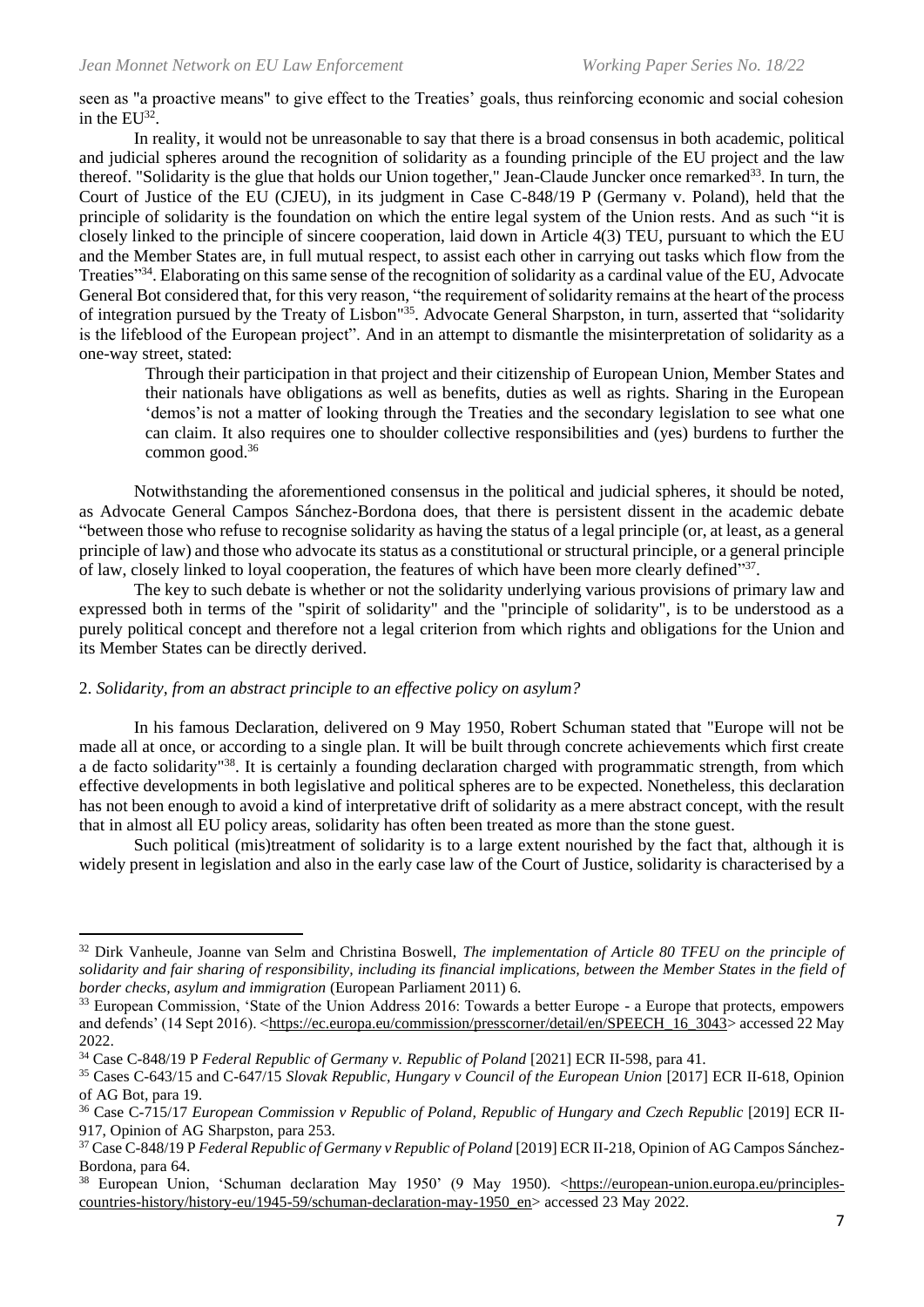lack of a clear meaning<sup>39</sup>. As such, it appears rather as "an amorphous concept" whose contours change according to the legal fields and actors involved, and generating different levels of commitment or lack thereof<sup>40</sup>. For a long time, the Court of Justice does not seem to have contributed to overcoming this situation, since, although it has used the principle of solidarity in its case law, it has avoided determining its profiles in a general manner, having done so only partially and on an ad hoc basis "usually in the context of litigation in which State measures contrary to that principle were being judged"<sup>41</sup>.

The "insistent" assertion of the supposed abstract nature of the principle of solidarity has been particularly evident in the area of common asylum policy. In this regard, it is worth recalling, once again, the words of Jean-Claude Juncker, who, while acknowledging that "solidarity is the glue that holds our Union together" and that "the word solidarity appears 16 times in the Treaties that all our Member States agreed and ratified", asserted: "I am convinced much more solidarity is needed. But I also know that solidarity must be given voluntarily. It must come from the heart. It cannot be forced"<sup>42</sup>. The Juncker's declaration obviously adds to the supposed abstract character of solidarity two other "essential" features, according to its dominant political interpretation: discretionality and voluntarism, which make its assumption and implementation as a legal principle and binding criterion practically impossible.

It should be recalled that, uttered in the context of managing the misnamed "refugee crisis" and on the eve of the first UN Summit on Refugees and Migrants<sup>43</sup>, Juncker's words quoted above clearly contradict the binding nature of the decisions on relocation of asylum seekers, which were imposed on 14 and 22 September 2015<sup>44</sup> by qualified majority in the European Council against the opposition of the Visegrad Group member states and Romania. It is worth recalling that the exceptional arrivals of migrants and applicants for international protection in Italy and Greece in 2015 led the EU institutions to adopt these two concrete measures of solidarity towards these Member States. Moreover, by adopting them, the aim was to reinforce internal solidarity within the EU and to show the commitment of all EU Member States to share the migratory burden with the two Mediterranean countries.

Both decisions derogated from the application of certain provisions of Regulation (EU) 604/2013<sup>45</sup> and obtained their legal basis in Article 78 TFEU, which empowers the EU to adopt laws that benefit member States overwhelmed by a sudden influx of asylum seekers, an in Article 80 TFEU, which, le tus recall, lays down that such decisions must be governed by the principle of solidarity and fair sharing of responsibility among member States.

It appears that, with its recent case law, the Court of Justice has begun to reverse this dominant interpretative trend, which understands solidarity as a mere abstract principle, based on voluntarism and from which no politically and judicially enforceable obligations of any kind derive. In this regard, both the judgment of 2 April 2020 in joined cases C-715/17, C-718/17 and C-719/17 Commission v Poland, Hungary and Czech Republic (on the temporary relocation mechanism for applicants for international protection, adopted by the above-mentioned 2015 Decisions)<sup>46</sup> and the already mentioned judgment of 15 July 2021 in case C-848/19 P Germany v Poland are particularly relevant.

Faced with the Member States of the Visegrad Group (Poland, Hungary, the Czech Republic and Slovakia), which have persistently and decisively refused to comply with the above relocation decisions and even

<sup>&</sup>lt;sup>39</sup> The difficulty of inferring from the provisions of primary law "a full and all-encompassing definition of solidarity in EU law" has also been acknowledged by Advocate General Campos Sánchez-Bordona in his aforementioned Opinion on Case C-848/19 P, para 60.

<sup>&</sup>lt;sup>40</sup> Kim Talus, 'The interpretation of the principle of energy solidarity - A critical comment on the Opinion of the Advocate General in OPAL' (2021) 89 EI [<https://www.oxfordenergy.org/wpcms/wp-content/uploads/2021/04/Insight-89-The](https://www.oxfordenergy.org/wpcms/wp-content/uploads/2021/04/Insight-89-The-interpretation-of-the-principle-of-energy-solidarity-.pdf)[interpretation-of-the-principle-of-energy-solidarity-.pdf >](https://www.oxfordenergy.org/wpcms/wp-content/uploads/2021/04/Insight-89-The-interpretation-of-the-principle-of-energy-solidarity-.pdf) accessed 23 May 2022.

<sup>41</sup> Opinion of AG Campos Sánchez-Bordona (n 37), para 65.

<sup>42</sup> European Commission (n 33).

<sup>&</sup>lt;sup>43</sup> Held in New York on 19 September 2016, this summit gave rise to the New York Declaration on Refugees and Migrants, which in turn led, in 2018, to the Global Compact for Safe, Orderly and Regular Migration and the Global Compact on Refugees.

<sup>44</sup> Council Decision (EU) 2015/1523 of 14 September 2015 on the establishment of provisional measures in the area of international protection for Italy and Greece (OJ 2015, L 239/146); and Council Decision (EU) 2015/1601 of 22 September 2015 establishing provisional measures in the area of international protection for the benefit of Italy and Greece (OJ 2015, L 248/80).

<sup>45</sup> Regulation (EU) 604/2013 of the European Parliament and of the Council of 26 June 2013 establishing the criteria and mechanisms for determining the Member State responsible for examining an application for international protection lodged in one of the Member States by a third-country national or a stateless person (OJ 2013, L 180, p. 31).

<sup>46</sup> Joint Cases C-715/17, C-718/17 and C-719/17 *Commission v Poland, Hungary and Czech Republic* [2020] ECR-257.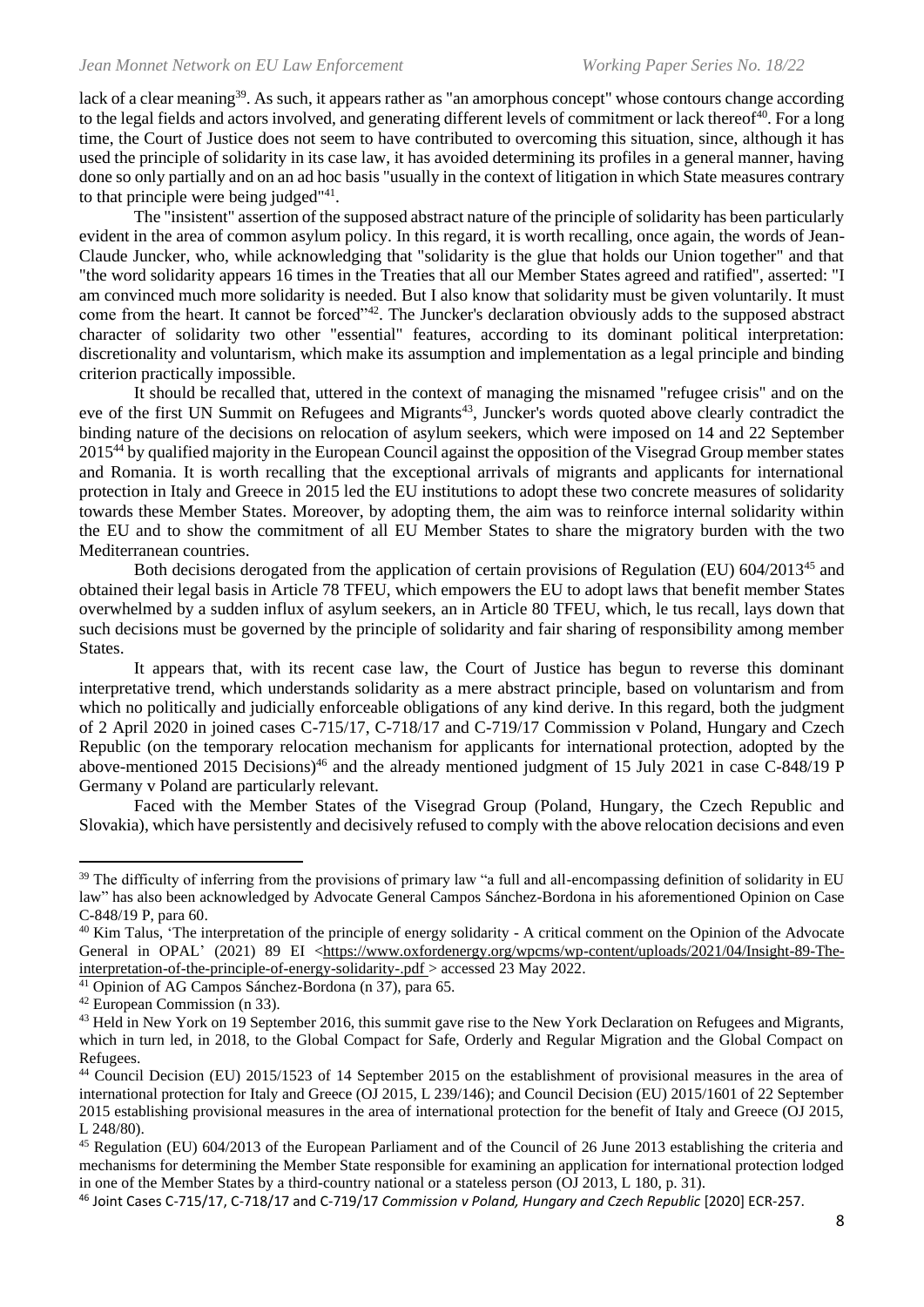challenged their legality, the Court confirmed the applicability of the duty of solidarity between EU Member States. The Court of Justice rules that Poland, Hungary and the Czech Republic had failed to fulfil their obligations under EU law by refusing to apply the temporary mechanism for the relocation of applicants for international protection, citing, inappropriately, either their responsibilities for maintaining public order and safeguarding internal security or the alleged malfunctioning and ineffectiveness of that mechanism. It should be emphasised that the Court of Justice considers the temporary relocation mechanism for applicants for international protection in question as an example and concrete expression of the principle of solidarity referred to in Article 80 TFEU. In so doing, the Court of Justice firmly and resolutely upholds the values and principles of the EU, including the principle of solidarity. Furthermore, it seems to establish that the principle of solidarity between Member States in the area of EU asylum policy can be a source of EU obligations susceptible to judicial enforcement.

Likewise, in case C-848/19 P Germany v. Poland (on the principle of energy solidarity), the Court of Justice carries out and fosters a judicial interpretation of the legislation that could be considered historic for three reasons. First, because it rescues the principle of solidarity from vagueness, abstraction and consequent ineffectiveness. Secondly, because it reveals the nature and scope of the principle of solidarity, the correct location of which must be the entire legal system of the Union, within which this principle is called upon to operate and to which it must confer unity and coherence. Third, because this interpretation is in stark contrast to the previous case law of the Court of Justice itself on the principle of solidarity, which seems to have been characterised by a lack of willingness to use arguments of solidarity with firmness and clarity.

The content of the judgment in this case (C-848/19 P) may be summarised basically by stating that the Court of Justice dismisses the appeal brought by Germany in its entirety and does so by refuting its argument concerning the alleged abstract nature of the principle of solidarity. Germany submits that that principle is a purely political concept and not a legal criterion from which rights and obligations can be derived directly for the Union and its Member States. At most, solidarity (applied to the field of the common energy policy) would only determine an obligation of mutual assistance in situations of disaster or crisis. The Court states that this principle underlies the entire legal system of the Union and that it is closely linked to the principle of loyal cooperation. It also considers that the principle produces per se binding effects and that the legality of any act of the Union's institutions and Member States - forming part of its common energy policy and, by extension, of other policy areas - is to be assessed in light of the principle of solidarity.

# IV. **Conclusion**

The persistent distress suffered by both refugees and the poor communities that host the vast majority of them denotes the existence not of a refugee crisis per se, but rather the existence of a long-standing crisis of international solidarity, both regionally and globally.

Despite their apparent novelty and stated ambition to address this crisis by promoting solidarity in the service of durable and sustainable solutions to refugee and asylum state problems, the Global Compact on Refugees and its Comprehensive Refugee Response Framework seem far from resolving the original major flaw in the overall refugee regime: the absence of a common operational mechanism capable of ensuring the equitable sharing of protection burdens and responsibilities among states. Worse still, both policy arrangements resemble more a 'self-centred solidarity' in favor of the destination countries of the Global North than a solidarity mechanism that puts the human rights of refugees and the interests of poor host countries at its core.

Considering that the solidarity approach adopted in the Global Compact on Refugees and the accompanying Comprehensive Refugee Response Framework largely mirrors the migration policies adopted to address the misnamed 'European refugee crisis' of 2015, there is little room for optimism about the EU's potential contribution to the establishment and effective implementation of a global solidarity system for refugee protection.

Yet, at the regional level, there is room for hope that the interpretative efforts of the Court of Justice could already be promoting the understanding and deepening, assumption and correct enforcement of the principle of solidarity in heterogeneous areas and in its linkage to both horizontal relations (between Member States, between institutions, between peoples or generations and between Member States and third countries) and vertical relations (between the Union and its Member States). In fact, the enormous current and potential challenges facing the European Union in areas as diverse and interconnected as the management of international protection and migration, energy, the fight against the devastating effects of the war in Ukraine, the climate emergency and pandemics, among others, demand no less. Meanwhile, a kind of 'à la carte' solidarity that is being forged in the framework of the New Pact on Migration and Asylum, presented by the Commission in September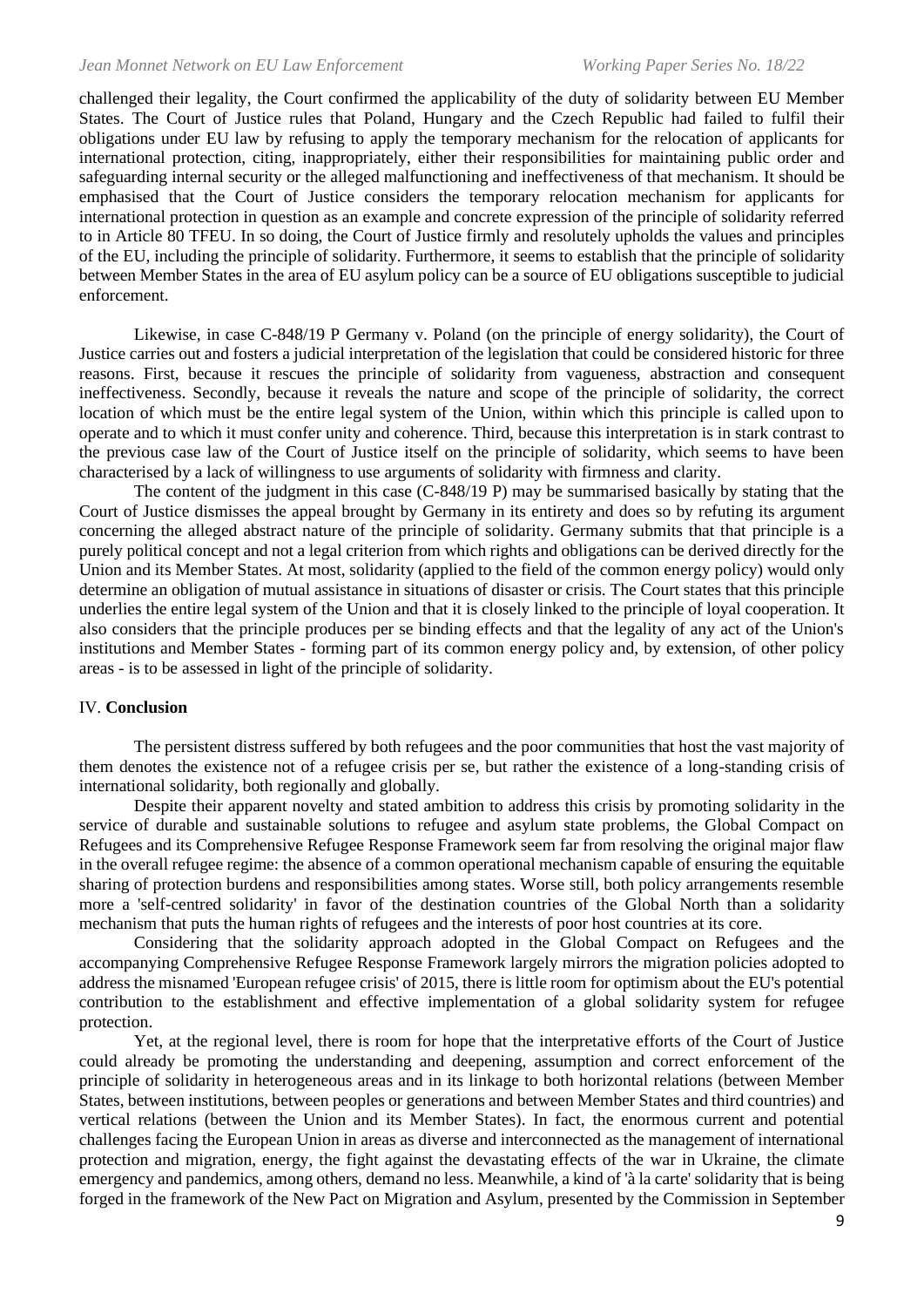2020, is perplexing and could continue to weigh down other areas of the EU project. In this sense, the impact of the Court of Justice's contribution to overcoming the supposedly merely abstract and voluntarist nature of solidarity and the construction of effective solidarity policies in the field of asylum and beyond remains to be seen.

# **References**

- Aleinikoff TA and L Zamore, The Arc of Protection: Reforming the International Refugee Regime (Stanford University Press 2019)
- Betts A, 'The Global Compact on Refugees: Towards a theory of change?' (2018) 30 IJRL 623

C Hathaway JC, 'The Global Cop-Out on Refugees' (2018) 30(4) IJRL 591, 594

Carrillo Salcedo JA, Soberanía de los Estados y derechos humanos en Derecho internacional contemporáneo (Tecnos 1995)

Case C-715/17 European Commission v Republic of Poland, Republic of Hungary and Czech Republic [2019] ECR II-917, Opinion of AG Sharpston

Case C-848/19 P Federal Republic of Germany v Republic of Poland [2019] ECR II-218, Opinion of AG Campos Sánchez-Bordona

Case C-848/19 P Federal Republic of Germany v. Republic of Poland [2021] ECR II-598

- Cases C-643/15 and C-647/15 Slovak Republic, Hungary v Council of the European Union [2017] ECR II-618, Opinion of AG Bot
- Cases C-715/17, C-718/17 and C-719/17 Commission v Poland, Hungary and Czech Republic [2020] ECR-257
- Charter of the United Nations (adopted 26 June, entered into forcé 24 October 1945) 1 UNTS XVI (the UN Charter)
- Consejo de Derechos Humanos, 'Derechos humanos y solidaridad internacional. Nota de la Alta Comisionada de las Naciones Unidas para los Derechos Humanos' (22 Jul 2009) UN Doc A/HRC/12/27, para 3.
- Convention Relating to the Status of Refugees (adopted 28 July 1951, entered into force 22 April 1954) 189 UNTS 137 (Refugee Convention)
- Crawford N and S O'Callaghan, The Comprehensive Refugee Response Framework Responsibilitysharing and self-reliance in East Africa (ODI 2019)
- European Commission, '2021 State of the Union Address by President von der Leyen Strengthening the soul of our Union' (15 September 2021). <https://ec.europa.eu/commission/presscorner/detail/ov/SPEECH\_21\_4701> accessed 21 May 2022
- European Commission, 'State of the Union Address 2016: Towards a better Europe- a Europe that protects, empowers and defends' (14 Sept 2016). <https://ec.europa.eu/commission/presscorner/detail/en/SPEECH\_16\_3043> accessed 22 May 2022
- European Union, 'Schuman declaration May 1950' (9 May 1950). <https://europeanunion.europa.eu/principles-countries-history/history-eu/1945-59/schuman-declaration-may-1950\_en> accessed 23 May 2022
- Hestermeyer H P 'Reality or Aspiration? Solidarity in International Environmental and World Trade Law' in HP Hestermeyer et al (eds), Coexistence, Cooperation and Solidarity: Liber Amicorum Rüdiger Wolfrum (Martinus Nijhoff 2012)
- Hurwitz A, The Collective Responsibility of States to Protect Refugees (Oxford University Press 2009)

Innerarity D, Pandemocracia: una filosofía de la crisis del coronavirus (Galaxia Gutemberg, 2020)

- New York Declaration for Refugees and Migrants, (19 September 2016) UN Doc A/RES/71/1
- Nicolosi SF and S Momoh, 'International Solidarity and the Global Compact on Refugees: What Role for the African Union and the European Union?' (2022) 66(1) JAL 23
- Okafor OC, 'Cascading toward "De-Solidarity"? The Unfolding of Global Refugee Protection' (2019) TWAILR 2
- Protocol Relating to the Status of Refugees (adopted 31 January 1967, entered into force 4 October 1967) 606 UNTS 267 (Refugee Protocol)
- Shelton D (ed.), The Oxford Handbook of International Human Rights Law (Oxford University Press 2013)